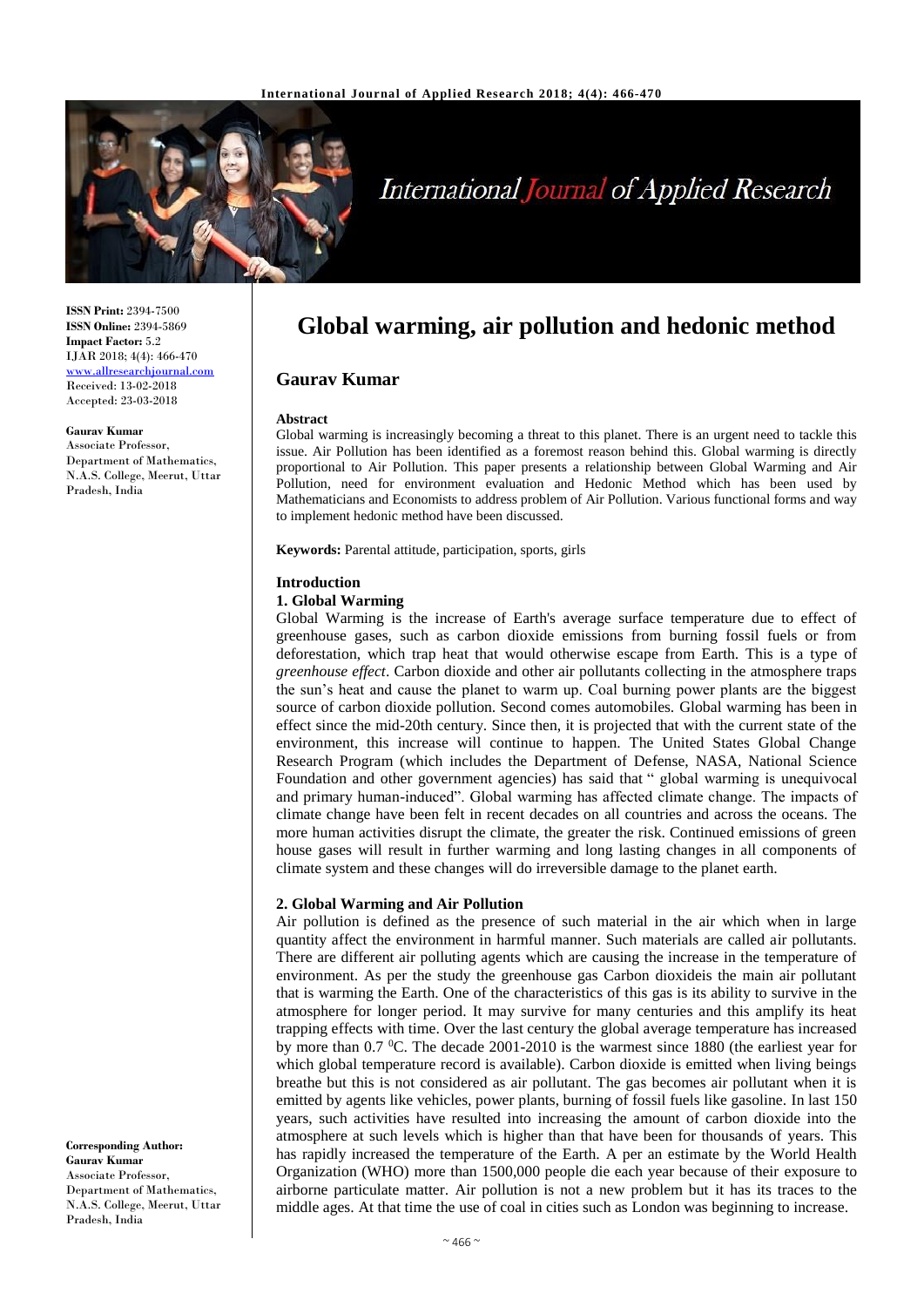The poor urban air quality is documented in the end of  $16<sup>th</sup>$ century also. In 1952, there was fog all-around of London which was caused by the burning of coal in large scale. This fog was named as Black Fog as it has caused more than 4000 deaths at that time which was a huge count. However, it was during the decade of 1980, that the air quality became a big problem due to increase in number of vehicles in urban areas. Vehicular movement within and across cities gave birth to the problem of air pollution. In the starting of 1980 decade the main focus was on to study the impact of lead pollution on human health but later on the other air pollutants released by the vehicular movement also became a major cause of concern. Two of the major disasters of air pollution were the release of hydrogen sulphide at Poza Rica, Mexico in 1950 and toxic release at Bhopal, India. The recent efforts to reduce air pollution is based on the evidence that air pollution is causing significant increase in mortality. The efforts are focused on reducing air pollution through regulation of both stationary and mobile sources of air pollutants. Air pollution causes respiratory diseases and large number of deaths worldwide. One of the ways to tackle the problem of global warming is finding ways and means to evaluate environment so that policy makers can come up with policies/methods to address the same. Global warming can be tackled on two fronts *viz* cutting pollution and expanding clean air. The reductions in emissions of NOx,  $SO<sub>x</sub>$ , and particulate matter (PM) from unregulated industries and heavy duty vehicles are supposed to result in wide spread reductions in concentrations of particulate matter in the air. Such improvements in air quality are proved to give better results so as toproduce substantial benefits in various dimensions of human life.

# **3. Environment Evaluation**

Valuations of environmental resources are important for the following reasons:

- 1. To develop a generalized system of economic and natural resource accounting for estimating the environmentally corrected GDP.
- 2. To justify the investments or expenditures made for the benefits from preservation.
- 3. To design pollution taxes

Environmental resources such as atmosphere, water, and forests are natural resources that are regarded as renewable in the natural resource economics. The other category of natural resources i.e. minerals, fossil fuels etc. are considered as exhaustible resources. Environmental resources are non-exhaustible in the sense that they provide a sustainable flow of services if their quality is maintained at the natural regenerative level. Services provided by them have the properties of indivisibility and non-excludability. The atmosphere provides waste receptive services and savings in health damages to people if pollution loads do not exceed the levels that affect its regenerative capacity. The water resources provide waste receptive services, environmental amenity services, and benefits from supporting aquatic life or bio-diversity. The preserved forests conserve soil, control floods, preserve biodiversity and act as a carbon sink. Such benefits from environmental resources are classified into two types *viz* for user benefits and for non-user benefits. In type of user benefits we keep such benefits which are related to enjoyment, recreational, aesthetic and health. These benefits are for those persons

who either visit or use these resources.In other case, there are persons who feel that they will be benefitted merely by existing of the resource although such persons do not visit the place or site. Such benefits are clubbed into non-use benefits (Krutilla, 1967; Fisher and Krutilla, 1975). Weisbrod (1964) had proposed another classification of benefits and added another category *viz* option value. Option values is defined as a premium on resource which will be paid by the future user to make use of such resource. This is the value which a user ready to pay to avail or visit a particular resource. Thus the total environment benefits are classified into three types *viz* use, non-user and option value. Valuation of environmental resources poses difficult problems. Current environmental economics literature (Freeman, 1993)  $[8]$  describes various methods that are specially designed to value environmental resources. These methods may be classified as physical linkage, maintenance cost and behavior linkage methods. Mitchell and Carson (1993) have further classified behavioral methods as (a) methods based on observed behavior and (b) hypothetical methods. The first set of methods includes travel cost, hedonic prices, and household production models while the second set of methods includes contingent valuation and various variants of it (Freeman, 1993)<sup>[8]</sup>. While the travel cost and hedonic prices methods can be used to measure only direct user benefits like recreational benefits and health benefits, the contingent valuation methods can be used to measure both user and non-user (existence and bequest values) benefits. Contingent valuation methods are used not only for valuing environmental externalities like recreation, bio-diversity etc. but also for valuing private goods like health, water supply, education etc. for which markets may be imperfect or incomplete. The environmental values should form part of net national product (NNP) of a country. In the conventional method of measuring NNP, zero values are assigned to environmental services and they are considered as free services.

## **4. Methods of Estimating Benefits from Environment Valuation**

Mathematicians and economists have made sincere efforts to develop method and models so as to estimate the benefits for improving quality of environment. Such methods and models are primarily aimed at capturing primary benefits for the people or society. In such models it is assumed that secondary benefits to the people or society are generally equated by secondary costs and therefore not to be included into total benefits. Smith and Krutilla (1982) [20] presented a general classification of measuring benefits of environment improvement into two categories:

- 1. Physical Linkage Methods
- 2. Behavioral Linkage Methods

# **4.1 Physical Linkage Methods**

In such methods, the benefits are captured based on technical relationship between the user and the resource. Damage Function Method is an example of such approach.

# **4.2 Behavioral Linkage Methods**

These methods are based on observations of behavior. In these methods environment goods are observed either in actual market or in hypothetical market using responses through surveys of users. These methods can be further divided into two types –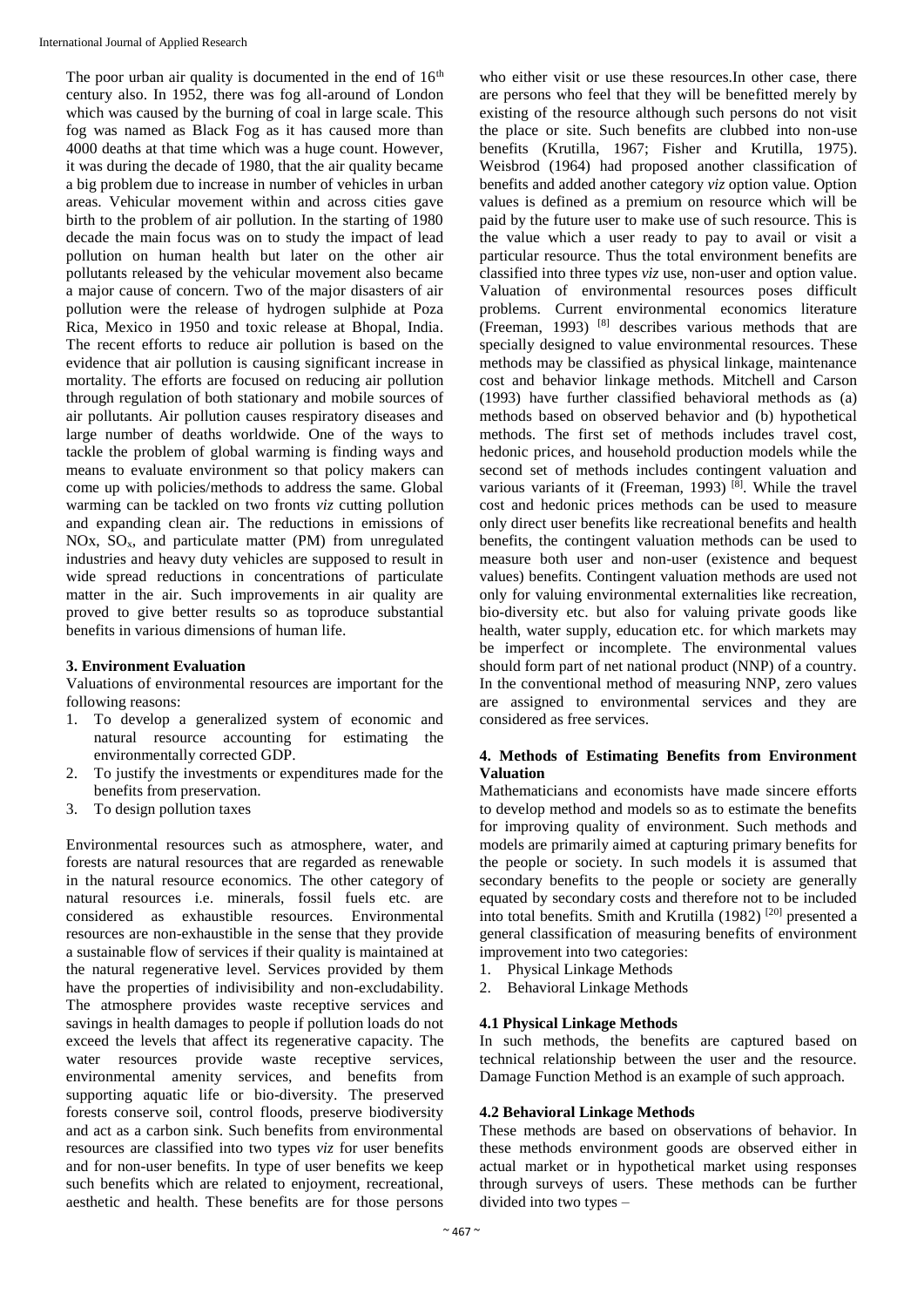- a. Direct Methods: In these methods the responses related to changes in environment attributes are studied directly e.g. Contingent Valuation Method, Political Referendum Method
- b. Indirect Methods: In these methods, the responses are studied not only about the environment attributes but also about the market conditions related to such attributes. Examples of such methods are Averting expenditure method, Travel Cost Method and the Hedonic Price Method

#### **5. Hedonic Price Function**

This method is used to estimate the value of an attribute of environment resource. It is also used to identify how an environment service impact the market price of the same. The economic value of ecosystem can be evaluated using this method. This method is quite useful in identifying the variations in prices/rent of houses vis-à-vis any particular environment attribute. In broad sense, this method is can be used to estimate economic costs or economic benefits associated with:

- Quality of environment measured through pollution *viz* air, water or noise
- Amenities like aesthetic views of environment resources or proximity to sites which have recreational values

The hedonic method is based on the premise that the price of a good is related to its attributes (including service) provided the good is marketed. For example, the price of a car is determined by its attributes (characteristics) such as mileage, comfort, luxury, ease of transportation among others. Thus the car is reflected by its characteristics. So one can estimate the value of its individual characteristic by finding the price which the people are placing on it. It is assumed that price of an attribute changes with the change in attribute. This method is mostly used to estimate the value of environment attribute which impact the price of housing property. If we go by the meaning of the term hedonic then we find that this term is used to describe the relative importance of different attributes of a particular object. The term hedonic was therefore used to construct the index of usefulness of various attributes of any particular object.

Rosen (1974)  $[19]$  defines hedonic prices as "the implicit prices of attributes and are revealed to economic agents from observed prices of differentiated products and the specific amounts of characteristics associated with them" (Ustaoğlu, 2003). It was Rosen (1974) [19] who presented a theory to determine the implicit value of an attribute of an object. This theory is based on the value which different consumers put on different attributes of the object. This value is defined by Rosen as bid price of the attribute or characteristics. Thus the bid price of an attribute of a good is defined as the price which a customer is willing to pay so as the level of attribute for that particular good remains the same. The bid price is given by the maximum price. In his theory, the tangent of the market price curve is used to gather the information about the rate of change in price of the attribute in equilibrium conditions. The bid price function for consumer is identified using this method. Rosen also discussed producer's offer function using this method. While he defined bid price as the maximum price, the offer function is defined as the minimum price which a producer

is willing to accept to sell a good so as to make a certain profit from this.

In hedonic price method, the hedonic model is constructed with the help of two equation. The first equation gives hedonic function and the second equation defines marginal willingness to pay function which is constructed for improved environment attribute.

The equations for hedonic function are given as –

$$
P = P(N, S, Q)
$$

where  $P$  is the Price function, N the neighborhood attributes, S the structural attributes and Q represents the environmental attributes.

# **6. Functional Forms of Hedonic Function**

In many of the papers that make use of the hedonic methodology, the functional forms of hedonic function are restricted in the sense that mostly linear, semi-log or at the most trans-log forms are used. The use of Box-Cox (1964)  $[2]$  method for choosing appropriate functional forms is suggested by Griliches  $(1967)$ <sup>[10]</sup>. This functional form includes the log-log, semi-log, square root and quadratic forms among others. Halvorsen and Pollakowski (1981) provided a combination of functional forms along with the Box-Cox transformations. They presented a generalized model of different functional forms *viz* the quadratic Box-Cox functional form. In hedonic model, there are four most commonly used functional forms which are variants of the Box Cox model. It is given as:

$$
P^{\theta} = \alpha_0 + \sum_{i=1}^{m} \alpha_i X_i^{(\lambda)} + \frac{1}{2} \sum \sum \gamma_{ij} X_i^{(\lambda)} X_j^{(\lambda)} \dots \tag{1}
$$

where P represents the Price,  $X_i$ 's the characteristics of the good while  $P^{\theta}$  and  $X^{(\lambda)}$  are the Box-Cox transformations. We have -

$$
P^{\theta} = \frac{P^{\theta} - 1}{\theta}, \forall \theta \neq 0
$$

$$
= LnP, \forall \theta = 0
$$

$$
X_i^{(\lambda)} = \frac{X_i^{(\lambda)} - 1}{\lambda}, \forall \lambda \neq 0
$$

$$
= LnX_i, \forall \lambda = 0
$$

Since the limit for the case  $\theta \neq 0$  as  $\theta \rightarrow 0$  is LnP and the limit for  $\lambda \neq 0$  case as  $\lambda \rightarrow 0$  is LnX, therefore these transformations are proved to be continuous around  $\theta = 0$ and  $\lambda = 0$ .

Adding stochastic term to the quadratic model given by equation (1), we get  $-$ 

$$
P^{\theta} = \alpha_0 + \sum_{i=1}^{m} \alpha_i X_i^{(\lambda)} + \frac{1}{2} \sum \sum \gamma_{ij} X_i^{(\lambda)} X_j^{(\lambda)} + \epsilon_i \qquad (2)
$$

The term $\epsilon_i$ shows the random error of the model. It represents the net effect of all the factors/variables which are excluded from the model.

Imposing restriction on  $\theta$  and  $\lambda$  in equation (1), we get various functional forms for hedonic function e.g. if we put  $\theta = \lambda = 1$  then we get the quadratic form, if we put  $\theta =$  $2, \lambda = 1$  we get the square root form. Below are some of the basic functional forms of hedonic function -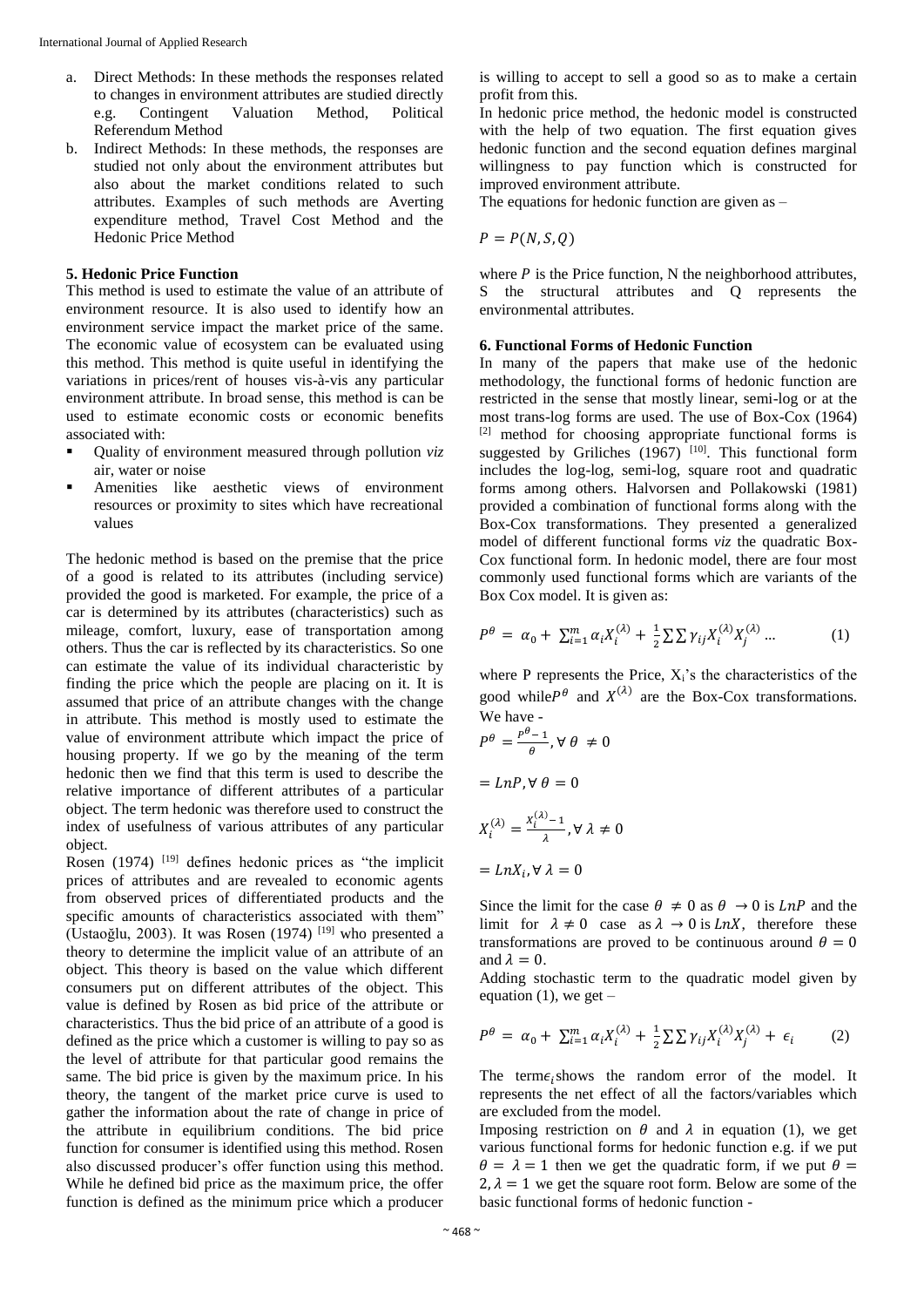**6.1 Linear Form:** The simplest approach is the ordinary linear form given by –

$$
f(z_{1,}z_{2,}\ldots\ldots z_{n}) = \alpha_{0} + \sum_{n=1}^{N} \alpha_{n} z_{n}
$$

Hedonic prices are given by:

$$
\frac{\partial f}{\partial z_n} = \alpha_n
$$

The regression coefficient  $\alpha_n$  (n=1,2….,N) represents the marginal change in price with respect to a change in  $n<sup>th</sup>$ characteristic of the good.

**6.2 Log Form:** The logarithmic model of the hedonic function is given as:

$$
f(z_{1,2_2,\ldots\ldots z_n}) = \alpha_0 + \sum_{n=1}^{N} \alpha_n ln z_n
$$

Hedonic prices are given by:

$$
\frac{\partial f}{\partial z_n} = \frac{\alpha_n}{z_n}
$$

**6.3 Log – log Form:** In the *log-log model*, the hedonic aggregator function *f* is defined in terms of its logarithm. It is derived from power function as:

$$
f(z_1, z_2, ..., z_n) = \alpha_0 \prod_{n=1}^{N} z_n^{\alpha^n}
$$
 Or

$$
\ln f(z_1, z_2, \dots z_n) = \alpha_n + \sum_{n=1}^{N} \alpha_n \ln z_n
$$

Hedonic prices are given by

$$
\frac{\partial f}{\partial z_n} = \frac{\alpha_n}{z_n} f
$$

where  $\alpha_n$  are the unknown parameters to be estimated.  $\alpha_n$ indicates percentage change in price function  $f$  if the  $n<sup>th</sup>$ characteristic *z<sup>k</sup>* changes by one percent.

**6.4 Exponential Form:** The exponential model is given as:

$$
f(z_1, z_2, \dots z_n) = \alpha_0 \prod_{n=1}^{N} \exp(\alpha_n z_n)
$$

Or

$$
\ln f(z_1, z_2, \dots z_n) = \ln \alpha_0 + \sum_{n=1}^{N} \alpha_n z_n
$$

Hedonic prices are given by:

$$
\frac{\partial f}{\partial z_n} = \alpha_n f
$$

The coefficient  $\alpha_n$  represents the rate at which the price increases at certain level for  $n<sup>th</sup>$  characteristic  $z_n$ 

Thus hedonic function is estimated as multiple regression model. We formulate multivariate hyperplane as

$$
Y = \beta_0 + \beta_1 X_1 + \beta_2 X_2 + \dots + \beta_m X_m + \epsilon
$$

where Y is dependent variable,  $X_1, X_2, \ldots, X_m$  are explanatory variables or regressors. Here the term $\epsilon$  denotes

the random error. This model is called linear regression model because it is linear in the parameters  $\beta_0, \beta_1, ..., \beta_m$ . In this model we make some assumptions as:

- 1. Mean of the error term is zero
- 2. The error is normally distributed
- 3. *X* and  $\epsilon$  are uncorrelated i.e.  $Cov(X, \epsilon) = 0$ 4.  $X$  is nonrandom variable with finite variance
- 5. There does not exist any exact linear relationship between the  $X'_j s, j = 1, 2, \dots m$  i.e none of the explanatory variable is perfectly correlated with any linear combination of other explanatory variable.

For fixed  $X'_j s, j = 1,2, \dots m$ , the population regression hyperplane is defined as the conditional mean of  $Y$  given the  $X'_j$ s or

$$
E(Y|X_1, ... X_m) = \beta_0 + \beta_1 X_1 + \beta_2 X_2 + \dots + \beta_m X_m \tag{3}
$$

as  $E(\epsilon) = 0$ . The parameters  $\beta_0, \beta_1, ..., \beta_m$  are unobserved and must be estimated from sample data. From equation (3) we have –

$$
\beta_0 = E(Y|X_1 = 0, \dots, X_m = 0) \tag{4}
$$

The coefficient  $\beta_j$  is given by –

$$
\beta_j = \frac{\partial E(Y|X_1, \dots, X_m)}{\partial x_j}, j = 1, 2, \dots, m
$$
\n(5)

It is called the  $j<sup>th</sup>$  partial regression coefficient. This gives the change in average value of  $Y$  when the variable associated namely  $X_j$  is increased by one unit assuming that all other regressors are constant. Once the values of all the partial regression coefficients  $\beta_i$  are estimated from sample data, we get the regression hyperplane -

$$
\hat{Y} = \hat{\beta}_0 + \hat{\beta}_1 X_1 + \dots + \hat{\beta}_m X_m \tag{6}
$$

where  $\hat{Y}$  is the estimated value of Y and the  $\hat{\beta}_k$ 's represents the estimates of the population parameters. The i<sup>th</sup> residual is given by the term $e_i = Y_i - \hat{Y}_i$ ,  $i = 1, 2, ..., n$ . The population parameters  $\beta_0, \beta_1, \dots, \beta_m$  are estimated either using least square method or by maximum-likelihood estimation.

#### **Conclusion**

Global warming and air pollution are interrelated. By controlling air pollution, the threat of global warming can be mitigated. One approach to control air pollution is to make people aware about monetary benefits attached to reduced air pollution. This can be done by putting value to environment amenities and in particular to air pollution. Hedonic method is very lucid and simple method to be adopted for this purpose. Various functional forms of Hedonic Function are variants of Box-Cox model. Hedonic model can be fitted for a sample data using multiple linear regression. The problem with this method is that it does not incorporate non-linear relationship between variables. Also the functional form is highly dependent on the quality of data. If the data quality is poor then the hedonic function fails to estimate demand function. The choice of appropriate functional forms for the hedonic model is very important. For this we can start with the more general quadratic Box-Cox functional form for the hedonic function and then a number of functional forms can be considered.